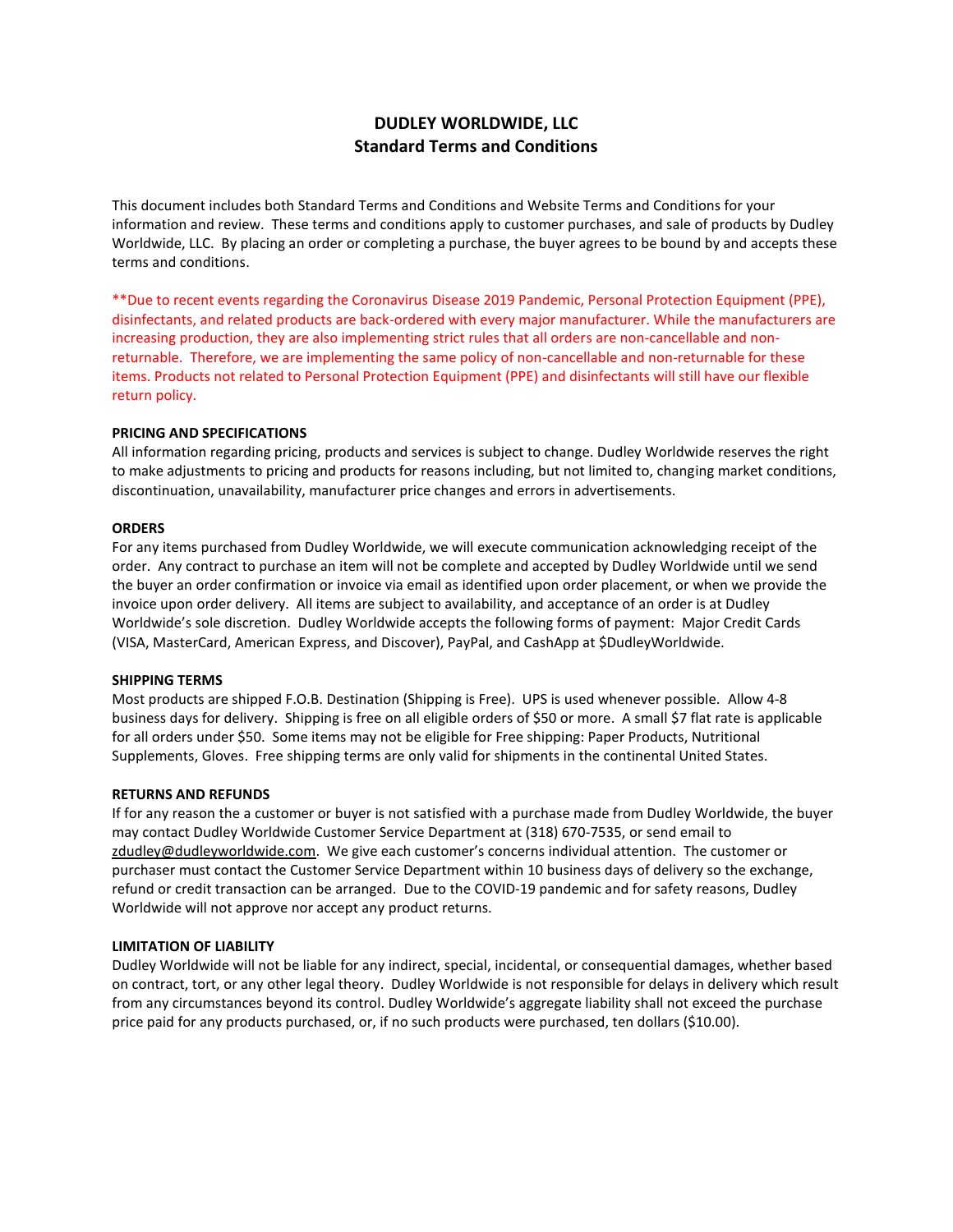# **DUDLEY WORLDWIDE, LLC Website Terms and Conditions**

**PLEASE READ THE FOLLOWING WEBSITE TERMS AND CONDITIONS CAREFULLY BEFORE USING THIS WEBSITE.** Additional terms and conditions apply to customer purchases, and sale of products by Dudley Worldwide, LLC. By placing an order or completing a purchase via a Dudley Worldwide website, the buyer agrees to be bound by and accepts these terms and conditions. These website terms and conditions drill deeper beyond the standard terms and conditions. All users of the Dudley Worldwide website in its entirety[, www.DudleyWorldwide.com,](http://www.dudleyworldwide.com/) agree that access to and use of this site are subject to the following terms and conditions and other applicable law. If you do not agree to these terms and conditions, please do not use this site.

\*\*Due to recent events regarding the Coronavirus Disease 2019 Pandemic, Personal Protection Equipment (PPE), disinfectants, and related products are back-ordered with every major manufacturer. While the manufacturers are increasing production, they are also implementing strict rules that all orders are non-cancellable and nonreturnable. Therefore, we are implementing the same policy of non-cancellable and non-returnable for these items. Products not related to Personal Protection Equipment (PPE) and disinfectants will still have our flexible return policy.

## **Order Acceptance Policy**

Your receipt of an electronic or other form of order confirmation does not signify our acceptance of your order, nor does it constitute confirmation of our offer to sell. We reserve the right at any time after receipt of your order to accept or decline your order for any reason or to supply less than the quantity you ordered of any item.

## **Out-of-Stock Products**

We will ship your product as it becomes available. However, there may be times when the product you have ordered is out-of-stock which will delay fulfilling your order. We will keep you informed of any products that you have ordered that are out-of-stock and unavailable for immediate shipment. We reserve the right to offer a substitute, subject to your acceptance. You may cancel your order at any time prior to shipping.

## **Multiple Product Orders**

For a multiple product order, we will make every attempt to ship all products contained in the order at the same time. Products that are unavailable at the time of shipping will be shipped as they become available, unless you inform us otherwise. You will only be charged for products contained in a given shipment, plus any applicable shipping charges. You will only be charged for shipping at the rate quoted to you on your purchase receipt. The entirety of this shipping charge may be applied to the first product(s) shipped on a multiple shipment order.

# **Payment – Credit Cards and Paypal**

We accept the following credit cards: Visa, MasterCard, Discover, and American Express. You may also make payment(s) via Paypal. There is no surcharge for using your credit card to make purchases. Please be sure to provide your exact billing address and telephone number (i.e. the address and phone number your credit card bank has on file for you). Incorrect information will cause a delay in processing your order.

## **Payment – Money Orders, Cashier's Checks, Company Checks, & Personal Checks**

We accept money orders, cashier's checks, personal checks, and company checks in U.S. Dollars only. Orders are processed upon receipt of a money order or cashier's check. For personal and company checks, please allow up to 10 banking days after receipt for clearance of funds before the order is processed. We cannot guarantee the availability of a product by the time funds clear or payment is received. We charge a \$25 fee on returned checks.

## **Payment – Purchase Orders**

We do accept Purchase Orders for payment. We must approve your organization for credit terms and conditions. We have the right to refuse credit terms to organizations that do not meet or exceed our credit requirements. Standard purchase order terms for Dudley Worldwide is Net 20 days. We do not provide any credit terms to customers outside the United States. International customers can use bank wires, credit cards, or PayPal to make purchases.